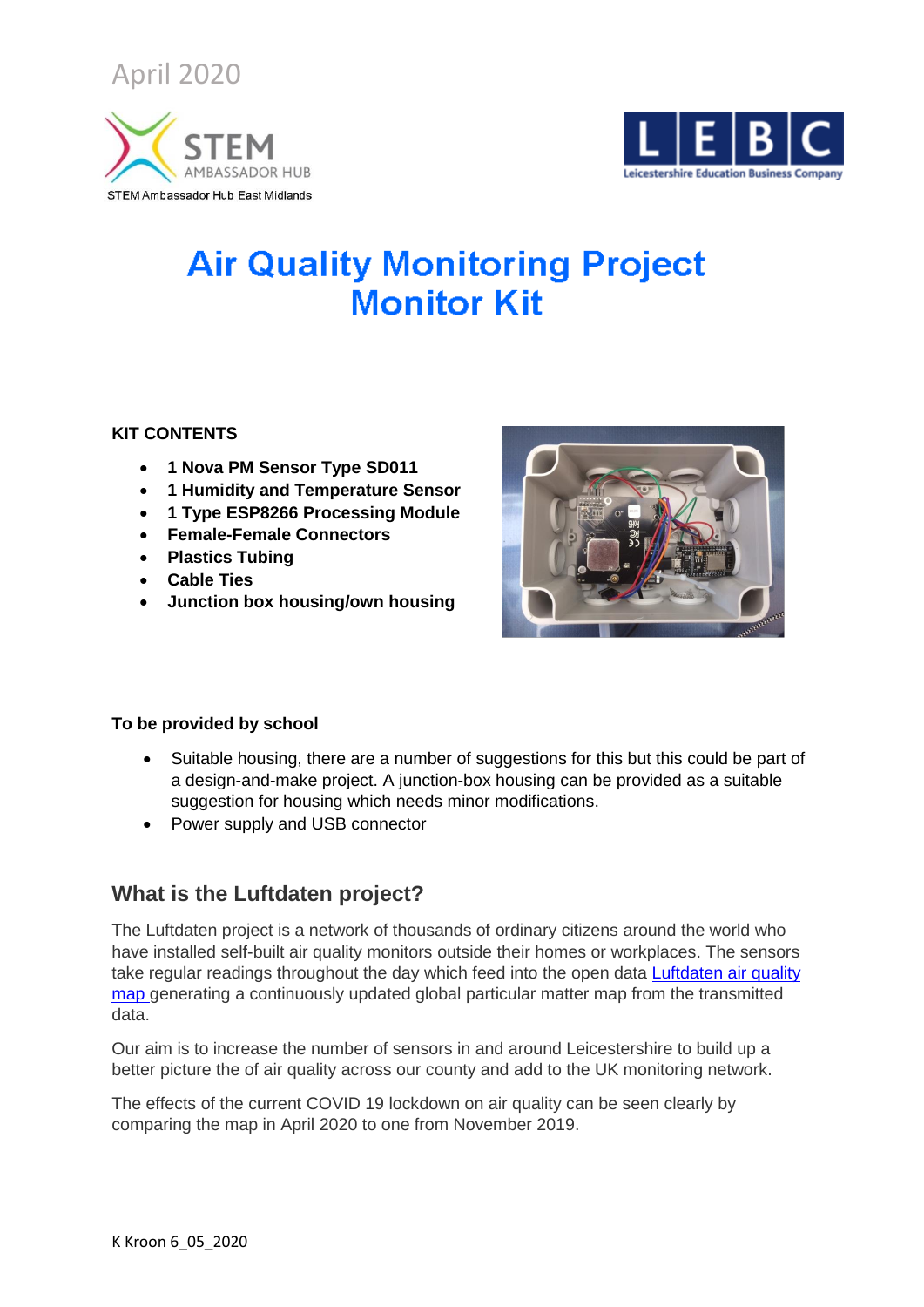## April 2020



As well as contributing to the global map each monitor also produces graphs of the changing particulate levels over the course of 24 hours.

### **Why does air quality matter?**

We all need clean air. On average, a person inhales around 14,000 litres of air every day. When the air we breathe is of poor quality it can affect our health. The UK [Government](https://www.gov.uk/government/publications/health-matters-air-pollution/health-matters-air-pollution#call-to-action-reducing-air-pollution) recently announced stricter regulations regarding particulate emissions due to health concerns with a call for action for local authorities to plan for measures to improve air quality.

Particulate matter is a collective term for solid and liquid particles suspended in the air and small enough to be inhaled. They come from human activities such as burning of fuels for home heating, industrial processes and vehicle exhausts (particularly diesel) as well as natural sources such as wind-blown dust, pollen and volcanic eruptions and vary in structure and chemical composition depending on where they come from. These airborne particles are tiny – too small for the human eye to see but can cause health problems from nasal tract irritations to respiratory and cardiac disease and even premature death. When poor air quality affects our health it also affects our economy due to increasing medical costs and lost productivity when people are unable to work and some air pollutants settle on land and waterways or wash into them, which can affect these environments.

#### **Building a sensor**

These components are intended to build an Air Quality Monitor as detailed by Luftdaten. Build instructions are detailed on their website. [https://luftdaten.info/en/construction](https://luftdaten.info/en/construction-manual/#komponenten-schaltung)[manual/#komponenten-schaltung.](https://luftdaten.info/en/construction-manual/#komponenten-schaltung) There are some variations with our components with those on the website. More detailed instructions will be provided with the kit and help can be given by e-mailing [Kathryn.kroon@leics-ebc.org.uk](mailto:Kathryn.kroon@leics-ebc.org.uk)

The kits can be used in schools as part of a wide range of STEM activities for STEM clubs, CREST Awards and design and make projects and cross curricular work.

We hope to link teachers with STEM Ambassadors where appropriate to help the school maximise the potential of these monitors and support the technical aspects of the projects.

We must thank **James Taylor,** our STEM Ambassador who has been hugely influential in initiating this project and STEM Learning who have provided the funding to expand this work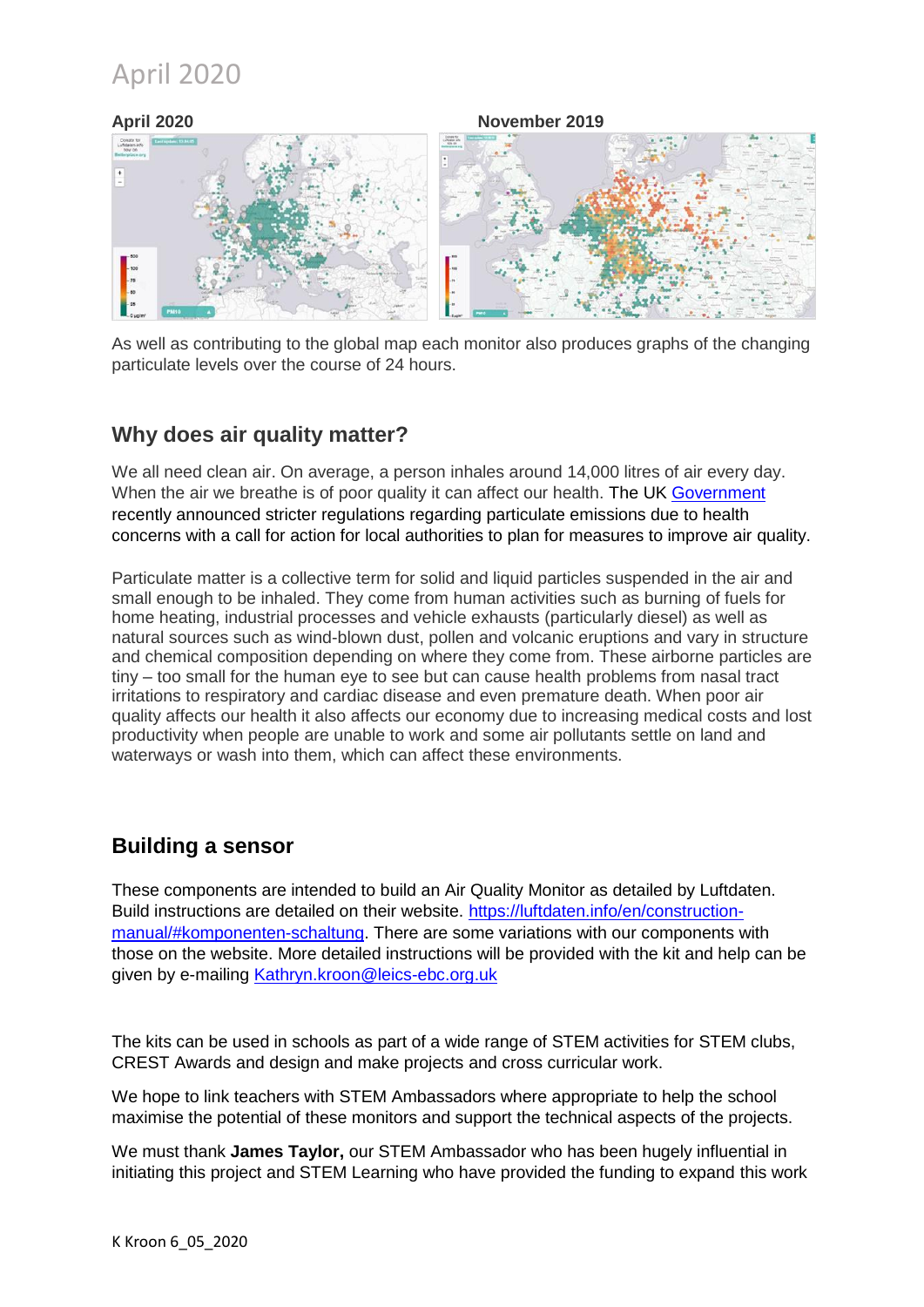## **Project Ideas**

There are a numerous ways in which the monitors can be incorporated into learning and ambassadors can work with teachers in the best way to utilise this resource in their school. Some useful websites detailing initiatives and resources have been included below but Leicester City Council's Air Quality Education website contains some excellent lesson ideas.

[https://schools.leicester.gov.uk/services/environment-health-and-well-being/air-quality](https://schools.leicester.gov.uk/services/environment-health-and-well-being/air-quality-education/)[education/](https://schools.leicester.gov.uk/services/environment-health-and-well-being/air-quality-education/) Contact [Danielle.Kennell@leicester.gov.uk](mailto:Danielle.Kennell@leicester.gov.uk) at Leicester Council

- KS2/3/4/STEM club project The data can be used as part of a STEM Club/CREST project investigating a number of factors associated with clean air e.g. effect of location, weather, etc. Students can already look at data locally and across the world and see the effects when countries come out of lockdown. At KS3 students could redesign the housing for the components and at KS4 able students may also be able to build the sensor itself with support.
- Data from the monitor could be used cross curricula in other subjects such as Maths and Geography or in assemblies.
- At KS5 it could be an extended design and build or research project at KS5 for a Gold Crest Project or EPQ – The basic design could be modified to increase accuracy or a mobile version could be designed to monitor air quality at different locations or on a cycle ride or walk.

### **Useful Websites**

Leicester Air Quality Action Plan <https://www.leicester.gov.uk/media/180653/air-quality-action-plan.pdf>

Contact [Danielle.Kennell@leicester.gov.uk](mailto:Danielle.Kennell@leicester.gov.uk) at Leicester Council

Clean air day

[https://schools.leicester.gov.uk/services/environment-health-and-well-being/air](https://schools.leicester.gov.uk/services/environment-health-and-well-being/air-quality-education/clean-air-day/)[quality-education/clean-air-day/](https://schools.leicester.gov.uk/services/environment-health-and-well-being/air-quality-education/clean-air-day/)

#### Greenpeace

[https://www.eco-schools.org.uk/wp-content/uploads/2016/11/Air-Pollution-Teachers-](https://www.eco-schools.org.uk/wp-content/uploads/2016/11/Air-Pollution-Teachers-Pack.pdf)[Pack.pdf](https://www.eco-schools.org.uk/wp-content/uploads/2016/11/Air-Pollution-Teachers-Pack.pdf)

Healthy Air – Clean Air 4 Schools Toolkit (originally developed for London but can be applied to your area.) KS1&2 [https://www.london.gov.uk/sites/default/files/ca4s\\_toolkit.pdf](https://www.london.gov.uk/sites/default/files/ca4s_toolkit.pdf)

Aberdeen Project <https://www.airaberdeen.org/background/>

Air Apparent – Bristol Project <https://airapparentuk.wordpress.com/air-pollution/>

Guardian Article

[https://www.theguardian.com/environment/2017/sep/01/uk-citizens-are-taking-air](https://www.theguardian.com/environment/2017/sep/01/uk-citizens-are-taking-air-pollution-monitoring-into-their-own-hands)[pollution-monitoring-into-their-own-hands](https://www.theguardian.com/environment/2017/sep/01/uk-citizens-are-taking-air-pollution-monitoring-into-their-own-hands)